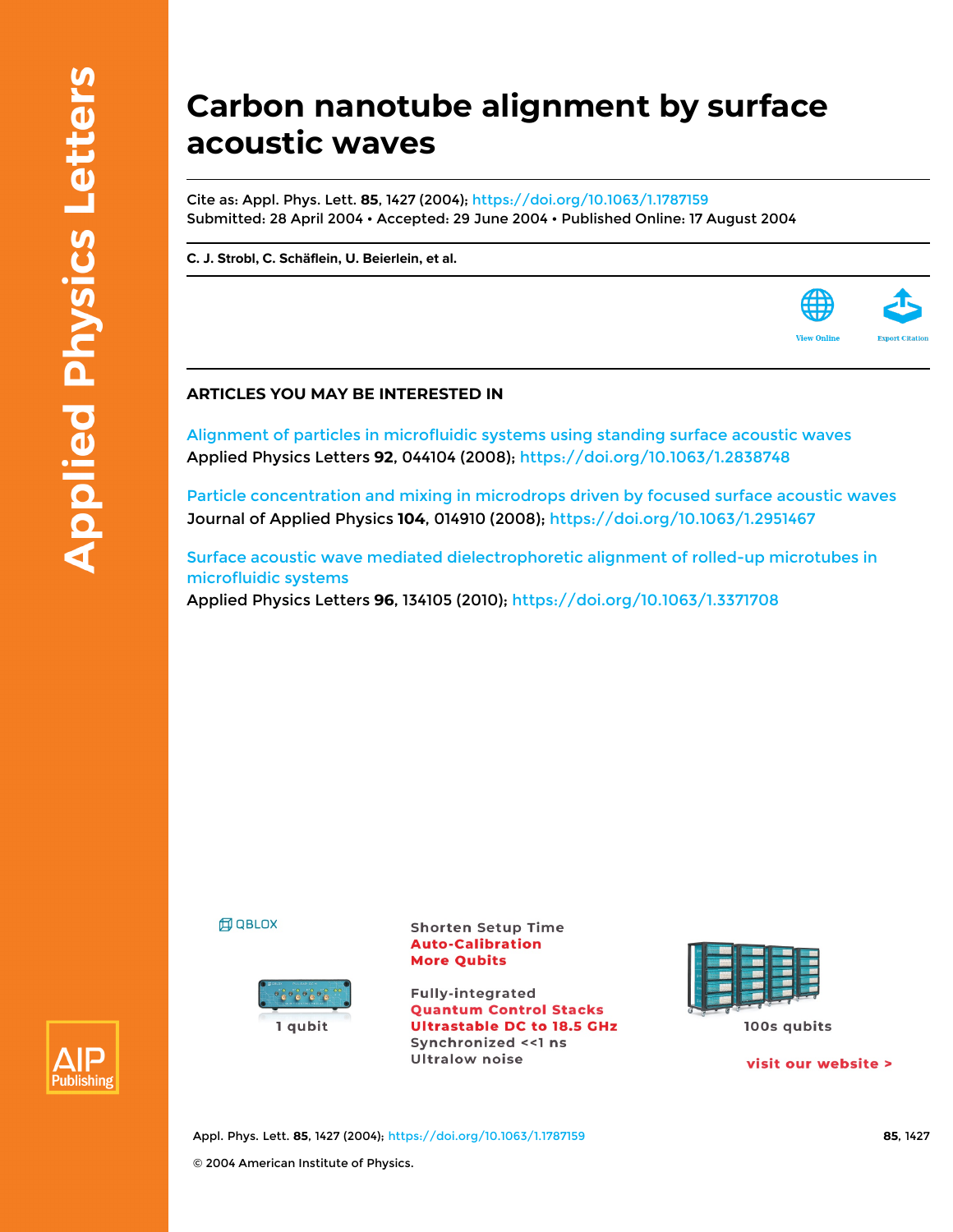## **Carbon nanotube alignment by surface acoustic waves**

C. J. Strobl, C. Schäflein, and U. Beierlein

*Sektion Physik der Ludwig-Maximilians-Universität and Center for NanoScience (CeNS), Geschwister-Scholl-Platz 1, 80539 Munich, Germany*

J. Ebbecke<sup>a)</sup> and A. Wixforth

*Institut für Physik der Universität Augsburg, Experimentalphysik I, Universitätsstr. 1, 86135 Augsburg, Germany*

(Received 28 April 2004; accepted 29 June 2004)

We present a realization of carbon nanotube alignment. Surface acoustic waves are applied to a multiwalled carbon nanotube suspension and the lateral piezoelectric field of the standing wave aligns the carbon nanotubes with an angle of  $25^{\circ}$  to  $45^{\circ}$  on LiNbO<sub>3</sub> with respect to the direction of wave propagation. This angle results from a superposition of the aligning electric field and a perpendicular fluidic flux in the carbon nanotube suspension caused by the energy transfer from the surface acoustic wave into the liquid. On  $LiTaO<sub>3</sub>$ , the multiwalled carbon nanotubes align parallel to the wave vector due to negligible fluidic processes. © *2004 American Institute of Physics*. [DOI: 10.1063/1.1787159]

Since a report of carbon nanotube (NT) generation in  $1991<sup>1</sup>$  an increasing interest exists in single-walled NTs as well as in multiwalled carbon NTs (MWNTs). They are the subject of fundamental research<sup>2</sup> as well as of direct industrial applications<sup>3</sup> due to their remarkable mechanical, optical, and electrical properties.<sup>4</sup>

One of the limiting restrictions for a broader industrial utilization is the problem of controlled NT alignment. Selfassembly processes where the NTs are grown vertically onto a substrate material<sup>3,5</sup> have been presented, but NT assembly or alignment parallel to the substrate surface has only be reported in a few special configurations.<sup>6,7</sup> Here, we report an approach of surface acoustic wave (SAW)-mediated MWNT alignment parallel to the sample surface.

The MWNTs purchased were prepared at Iljin Nanotech Co. by an arc discharge method.<sup>8</sup> The MWNTs have a diameter of  $5-20$  nm at a length of  $0.5-5$   $\mu$ m. First, they were suspended in water with 1 wt % sodium-dodecylsulfate. The suspension was subjected to ultrasonic agitation for 10 min to disintegrate the MWNT network into MWNT bundles and individual MWNTs which are surrounded by surfactant shell.<sup>9</sup> The suspension was centrifuged at  $10\,000\,g$  for 10 min to remove larger particles. One drop of NT suspension was placed in the cavity between the  $LiNbO<sub>3</sub>$  substrate (rotation 128°, *Y*-cut, *X* propagation) and a glass plate (see Fig. 1). Interdigital transducers (IDTs) are located on the substrate to launch a SAW with 35  $\mu$ m wavelength that corresponds to the resonance frequency of 114 MHz. The glass plate was located above and parallel to the substrate surface with a spacing of  $20\mu$ m or less. For a time period of 30 min, a rf signal of 30 dBm power was applied to one IDT in order to launch a SAW with large amplitude. Finally, the sample was rinsed in deionized water and was dried with nitrogen gas.

In Fig. 2, atomic force microscope (AFM) images (in tapping mode) are shown of four  $LiNbO<sub>3</sub>$  samples with different MWNT concentrations. A preferential direction of NT alignment between  $\pm 25^{\circ}$  and  $\pm 45^{\circ}$  [with respect to the direction of SAW propagation; indicated in Fig. 2(a)] is identifiable. The sign of the angle was not dependent on the MWNT concentration. In Fig. 2(d), a symmetric alignment in positive and negative direction is visible (at higher NT concentrations) that leeds to a crossing of the MWNT with an angle from 50° to 90°. These three configurations were observed throughout the whole acoustic path of the sample, i.e., the region that was treated by the SAW. By varying the NT concentration in the suspension, the average separation length can be varied efficiently (see Fig. 3). With increasing MWNT concentration, the average separation distance of the individual MWNTs decreases. The distribution width is about 30% of the average separation value.

Several experiments were carried out to understand factors controlling the MWNT alignment. In order to understand the role of the SAW-induced electric field in the alignment procedure, one sample was covered with a thin layer of  $NiCr$  (20 nm) before the suspension was applied. The piezoelectric field of the travelling wave is then screened by the metallic film at the surface of the substrate and no alignment was observed with this sample (Fig. 4).

The SAW launched on the  $LiNbO<sub>3</sub>$  samples presented here is a Rayleigh wave and the crystal particle movement has longitudinal and transversal components. The transversal component is responsible for the good fluidic functionality of this material. On LiTaO<sub>3</sub> (rotation  $36^\circ$ , *Y*-cut, *X* propagation) a shear-wave SAW (SH-SAW) can be launched with IDTs rather than a Rayleigh wave. A SH-SAW has only a mechanical component in the plane of the crystal and is therefore less fluidic active than a Rayleigh wave. In Fig. 5, an excellent



FIG. 1. Experimental setup: One drop of NT suspension is placed in the cavity between the  $LiNbO<sub>3</sub>$  substrate and a glass plate.

a)Electronic mail: jens.ebbecke@physik.uni-augsburg.de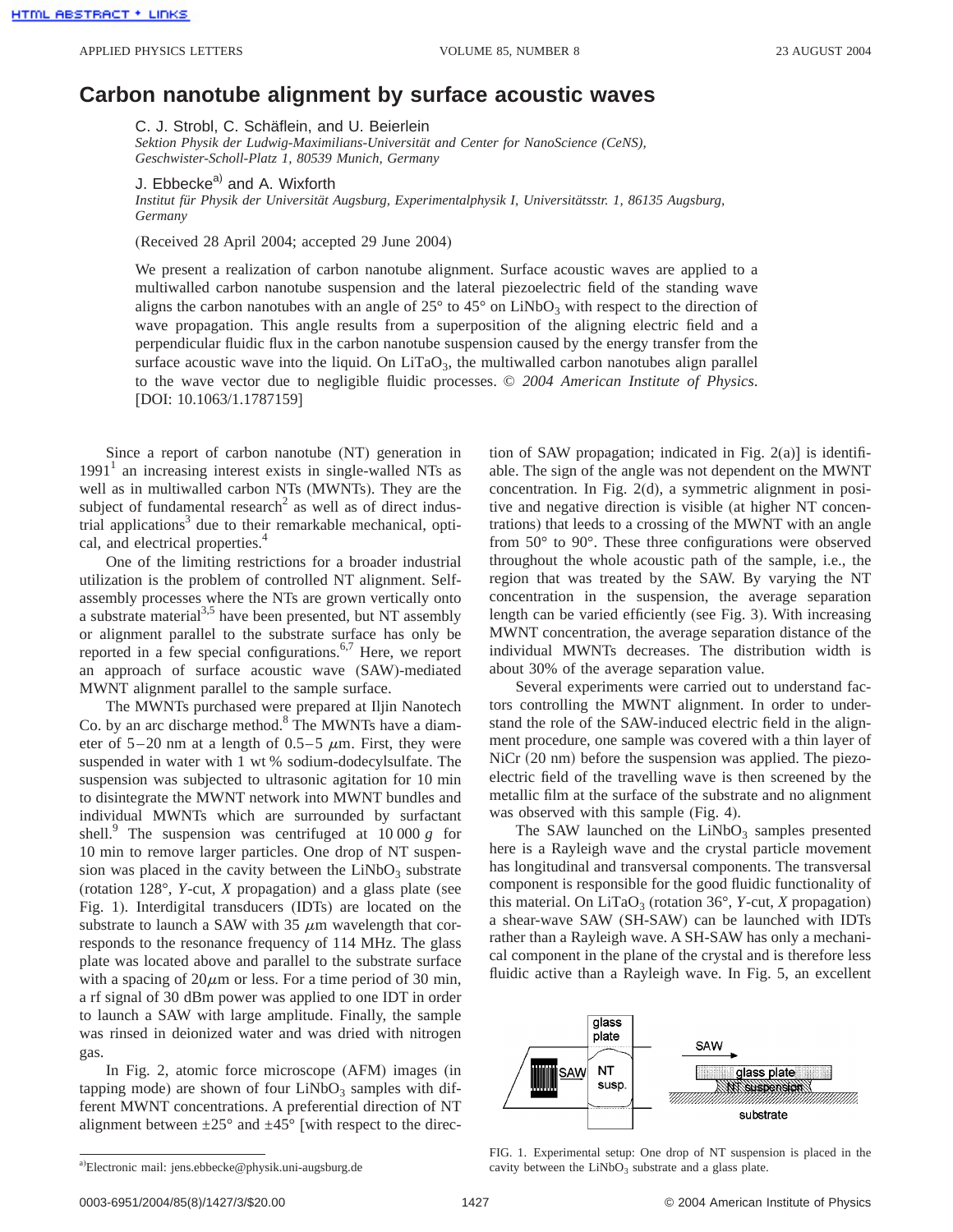

FIG. 2. AFM images of aligned MWNTs with different concentrations of the NT suspension. After treatment with the SAW on  $LiNbO<sub>3</sub>$ , the MWNTs are aligned with an angle between  $\pm 25^{\circ}$  and  $\pm 45^{\circ}$ .

MWNT alignment on  $LiTaO<sub>3</sub>$  as substrate material is presented. The sample was processed in the same way with MWNTs and SAW treatment as described above. The SH-SAW propagates at the substrate surface and is accomplished by an ac electric field that leaks into the NT suspension. As a result of these investigations, we can deduce that the parallel component of the piezoelectric field is the driving force of MWNT alignment and the mechanical and fluidic processes have less of a pronounced effect.

In the following, we discuss the question why the MWNTs on LiNbO<sub>3</sub> align with an angle of  $\pm 25^{\circ}$  to  $\pm 45^{\circ}$ . In order to investigate this effect, we carried out the same experiments on  $LiNbO<sub>3</sub>$  as shown in Fig. 1 with latex spheres instead of MWNTs (see Fig. 6). The spheres had an average diameter of 5  $\mu$ m and were big enough to be observed by a light microscope coupled to a charge coupled device camera during the experiment. We were able to vary the spacing between the glass plate and the surface of the substrate and recorded the alignment of the spheres at the same time. If the spacing was of the order of one SAW wavelength or less, a standing water pressure wave arose and the spheres aligned along stripes parallel to the wave front of the standing wave. The spacing between the lines of latex spheres was 21  $\mu$ m (small period in Fig. 6) that is one-half of the wavelength of the water pressure wave was induced by the SAW. This water pressure wave evolves from the energy transfer from the SAW to the liquid. Strong fluidic processes in the suspension were observed with a pronounced component perpendicular to the wave vector of the SAW. But in addition to this fluidic flux, a standing wave with a period in



FIG. 4. AFM picture of a metallized  $LiNbO<sub>3</sub>$  sample: No alignment of the MWNTs.

the order of 150  $\mu$ m could be seen at a particular spacing between the glass plate and the surface of the substrate (the hyperperiod in Fig. 6). Furthermore, it is worth mentioning that an identical dependence of the MWNT alignment on the existence of standing water pressure waves was experimentally detected on  $LiNbO<sub>3</sub>$ .

The combination of the alignment by the electric field and the fluidic effect seems to be the reason for the NT alignment with an angle of  $25^{\circ}$  to  $45^{\circ}$  on LiNbO<sub>3</sub>. The polarizable MWNTs try to align along the electric-field vector that has acomponent perpendicular and a component parallel to the sample surface. MWNTs close to the sample surface (and only there) attach to the surface at one end, and the fluidic flux forces the MWNT to rotate clockwise (or counterclockwise depending on the direction of the flux and which end of the NT attaches first to the surface) until equilibrium is reached. Finally, the MWNTs settle down with an angle between 25° and 45°.

We believe that our approach of NT alignment to produce parallel arrays or crossed structures offers advantages over current efforts like random deposition,<sup>10</sup> and direct manipulation of individual nanowires and  $NTs$ ,<sup>11</sup> and electric field.<sup>12–15</sup> With random deposition or direct manipulation, it is laborious and time consuming to obtain parallel arrays or crossed structures for integrated nanodevices. Assembling with the help of electric fields offers a higher throughput but needs extensive lithography to fabricate the electrodes required for the assembly of NTs or nanowires device structures. These studies provide a general approach for NT alignment into parallel arrays with control of the average separation. Therefore, SAW-mediated NT alignment represents a general strategy for the organization of nanowires and NTs building blocks into structures needed for wiring, interconnections, and functional devices, and thus could enable a bottom-up manufacturing process for future nanotechnologies.





FIG. 3. Average separation length vs MWNT concentration.

FIG. 5. AFM picture of aligned MWNTs on  $LiTaO<sub>3</sub>$  as substrate material.